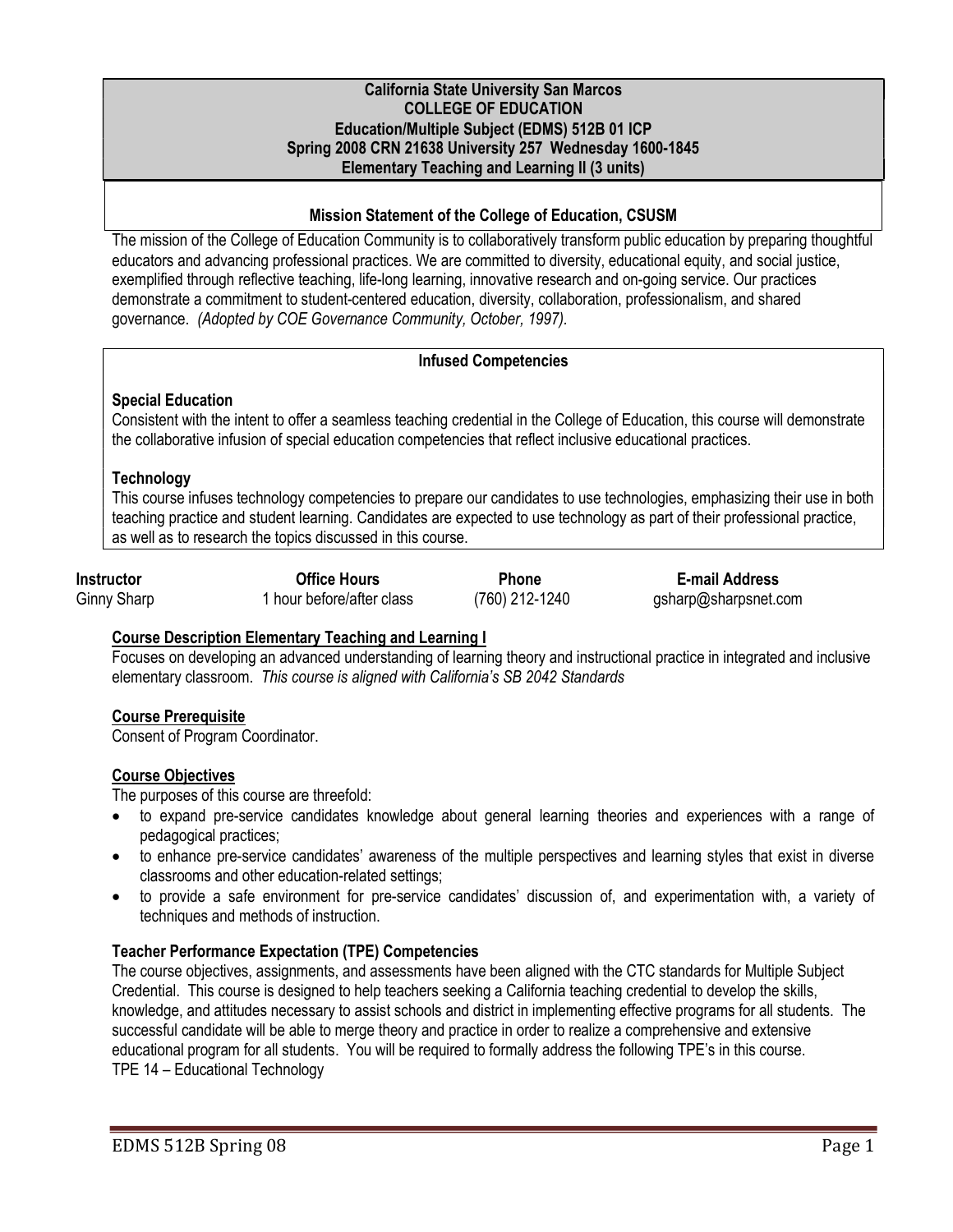# Required Text

- Grant, Carl. A. & Gillette, Maureen. (2005). Learning to Teach Everybody's Children: Equity, Empowerment and Education that is Multicultural. Thomson & Wadsworth.
- Tomlinson, Carol Ann. (1999). The Differentiated Classroom: Responding to the needs of all learners. Alexandria, VA: Association for Supervision and Curriculum Development. (Available as an e-book online.)
- Turnbull A., Turnbull, R. & Wehmeyer, M.L. (2007). Exceptional Lives: Special Education in Today's Schools, 5<sup>th</sup> Ed. Upper Saddle River, New Jersey: Pearson, Merrill Prentice Hall.
- Villa, R. A. and Thousand, J. S. (2005). Creating an Inclusive School (2<sup>nd</sup> ed.). Alexandria, VA: Association for Supervision and Curriculum Development.
- Task Stream Electronic Portfolio, Must register and pay fee online prior to first class @ www.TaskStream.com (register for duration of credential program).

# Recommended Texts

Stephen B. McCarney (2006) Pre-referral Intervention Manual, Hawthorne Educational Services

# Authorization to Teach English Learners

This credential program has been specifically designed to prepare teachers for the diversity of languages often encountered in California public school classrooms. The authorization to teach English learners is met through the infusion of content and experiences within the credential program, as well as additional coursework. Students successfully completing this program receive a credential with authorization to teach English learners. (Approved by CCTC in SB 2042 Program Standards, August 02)

# Students with Disabilities Requiring Reasonable Accommodations

Students with disabilities who require reasonable accommodations must be approved for services by providing appropriate and recent documentation to the Office of Disable Student Services (DSS). This office is located in Craven Hall 5205, and can be contacted by phone at (760) 750-4905, or TTY (760) 750-4909. Students authorized by DSS to receive reasonable accommodations should meet with me during office hours in order to ensure confidentiality.

# All-University Writing Requirement:

In keeping with the All-University Writing Requirement, all 3 unit courses must have a writing component of at least 2,500 words. This will be met through written reactions and reflections related to assigned readings/assignments.

# Plagiarism

As an educator, it is expected that each student will do his/her own work, and contribute equally to group projects and processes. Plagiarism or cheating is unacceptable under any circumstances. If you are in doubt about whether your work is paraphrased or plagiarized see the Plagiarism Prevention for Students website

http://library.csusm.edu/plagiarism/index.html. If there are questions about academic honesty, please consult the University catalog

# CSUSM Academic Honesty Policy

Students will be expected to adhere to standards of academic honesty and integrity, as outlined in the Student Academic Honesty Policy. All written work and oral assignments must be original work. All ideas/materials that are borrowed from other sources must have appropriate references to the original sources. Any quoted material should give credit to the source and be punctuated with quotation marks.

Students are responsible for honest completion of their work including examinations. There will be no tolerance for infractions. If you believe there has been an infraction by someone in the class, please bring it to the instructor's attention. The instructor reserves the right to discipline any student for academic dishonesty in accordance with the general rules and regulations of the university. Disciplinary action may include the lowering of grades and/or the assignment of a failing grade for an exam, assignment, or the class as a whole."

Incidents of Academic Dishonesty will be reported to the Dean of Students. Sanctions at the University level may include suspension or expulsion from the University.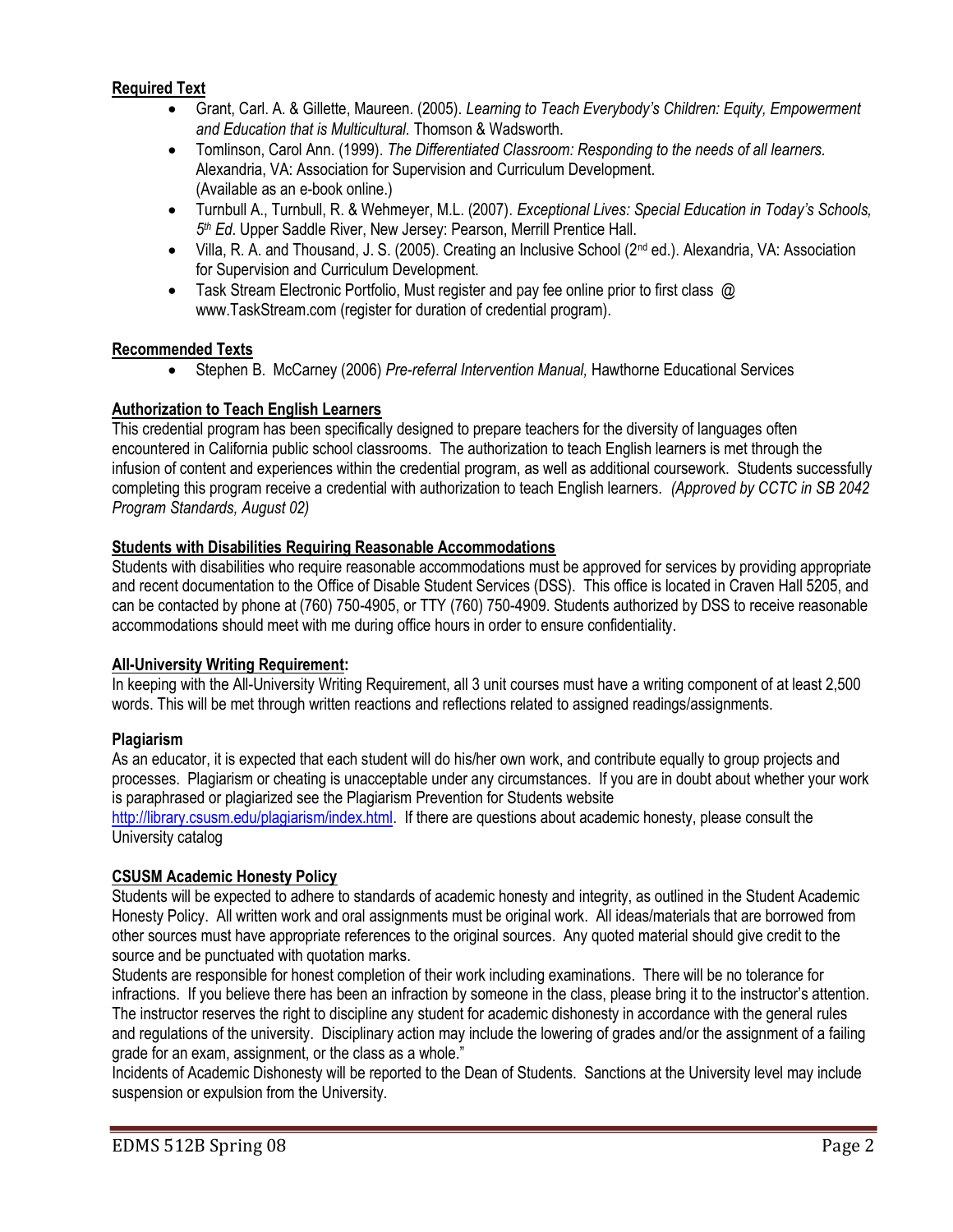# Grading Policy

All students will come prepared to class; readings and homework assignments are listed on the dates on which they are due. All required work is expected to be on time. One grade level will be deducted for each class meeting for which it is late (e.g., an "A" assignment that is submitted one class session late will be marked down to a "B"). Unless prior instructor approval is secured, assignments will not be accepted three class sessions after which they are due. Exceptions will be handled on a case-by-case basis, as determined by the instructor. All work can be re-submitted for a higher grade with 5 points deducted: 20 point paper deducted to 15, 15 point paper deducted to 10.

All students will use Times Roman 12 fonts and double spaced on all written work. It is expected that students will proofread and edit their assignments prior to submission. Students will ensure that the text is error-free (grammar, spelling), and ideas are logically and concisely presented. The assignment's grade will be negatively affected as a result of this oversight. Each written assignment will be graded approximately 80% on content and context (detail, logic, synthesis of information, depth of analysis, etc.), and 20% on mechanics (grammar, syntax, spelling, format, uniformity of citation, etc.). All citations, where appropriate, will use American Psychological Association (APA) format. Consult American Psychological Association (APA) Manual,  $5<sup>th</sup>$  edition for citation guidance. There is a requirement of at least 2500 written words for completion of the written assignments.

Grading will also include a component of "professional demeanor." Students will conduct themselves in ways that are generally expected of those who are entering the education profession. This includes but is not limited to:

- On-time arrival to all class sessions;
- Advance preparation of readings and timely submission of assignments;
- Respectful participation in all settings (e.g., whole group, small group, in/outside of class);
- Carefully considered, culturally aware approaches to solution-finding.

#### Course Assignments

| Three month thematic plan                | 20 points  |
|------------------------------------------|------------|
| IEP paper                                | 20 points  |
| Philosophy/letter of introduction/resume | 15 points  |
| Observation for differentiation          | 20 points  |
| Disability matrix                        | 15 points  |
| Chapter Lesson Plan Presentation         | 10 points  |
| <b>Total</b>                             | 100 points |
|                                          |            |
|                                          |            |

| <b>Grading Scale</b> |  |
|----------------------|--|
|                      |  |

| A= 93-100   | $B + = 86 - 89$ | $C+= 77-79$   | D=60-69 | F=59 or lower. |
|-------------|-----------------|---------------|---------|----------------|
| $A = 90-92$ | $B = 83 - 86$   | $C = 73-76$   |         |                |
|             | $B=80-82$       | $C - 70 - 72$ |         |                |

#### If you do not earn a C+ or higher in this course - you must repeat the course to earn your credential.

### College of Education Attendance Policy

Due to the dynamic and interactive nature of courses in the College Of Education, all students are expected to attend all classes and participate actively. Should the student have extenuating circumstances, s/he should contact the instructor as soon as possible. (adopted by the COE Governance Community, December, 1997). Notification of absences does not allow students to assume they are automatically excused from class or making up missed class. At minimum, a student must attend more than 80% of class time, or s/he may not receive a passing grade for the course at the discretion of the instructor. If a student misses two class sessions they may not be able to receive a grade higher than a "C" or if they are late or leave early for more than three sessions, the highest possible grade earned will be a "C". Any combination of the two students will not receive a grade higher than a C. If you miss class where group work is being conducted you will have 5 points deducted from your grade on that project.

While this syllabus is carefully planned, it may be modified at any time in response to the needs and interests of the class.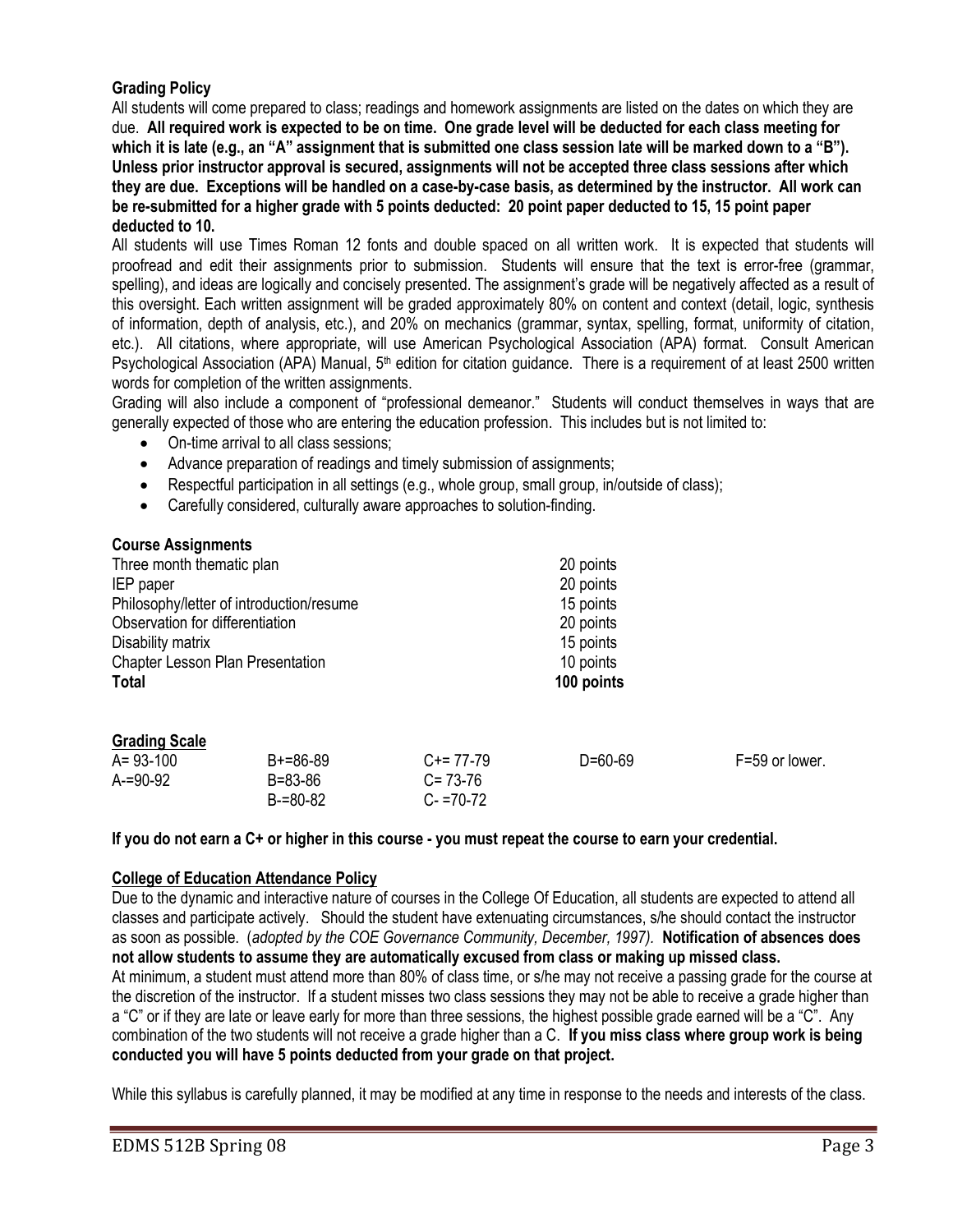| PART 1:<br><b>LANGUAGE STRUCTURE AND</b><br>FIRST- AND SECOND-LANGUAGE<br><b>DEVELOPMENT</b>                                                    | PART 2:<br><b>METHODOLOGY OF BILINGUAL</b><br><b>ENGLISH LANGUAGE</b><br>DEVELOPMENT, AND CONTENT<br><b>INSTRUCTION</b>           | PART 3:<br><b>CULTURE AND</b><br><b>CULTURAL DIVERSITY</b>                                          |
|-------------------------------------------------------------------------------------------------------------------------------------------------|-----------------------------------------------------------------------------------------------------------------------------------|-----------------------------------------------------------------------------------------------------|
| I. Language Structure and Use:<br><b>Universals and Differences</b><br>(including the structure of English)                                     | I. Theories and Methods of<br><b>Bilingual Education</b>                                                                          | I. The Nature of Culture                                                                            |
| The sound systems of language<br>А.<br>(phonology)                                                                                              | А.<br>Foundations                                                                                                                 | Definitions of culture<br>А.                                                                        |
| Word formation (morphology)<br>В.                                                                                                               | Organizational models: What works<br>В.<br>for whom?                                                                              | В.<br>Perceptions of culture                                                                        |
| Syntax<br>C.                                                                                                                                    | C.<br>Instructional strategies                                                                                                    | C.<br>Intra-group differences (e.g., ethnicity,<br>race, generations, and micro-cultures)           |
| Word meaning (semantics)<br>D.                                                                                                                  | II. Theories and Methods for Instruction<br>In and Through English                                                                | Physical geography and its effects on<br>D.<br>culture                                              |
| Е.<br>Language in context                                                                                                                       | Teacher delivery for both English<br>А.<br>language development and content<br>instruction                                        | Cultural congruence<br>Е.                                                                           |
| Written discourse<br>F.                                                                                                                         | Approaches with a focus on English<br>В.<br>language development                                                                  | II. Manifestations of Culture: Learning<br><b>About Students</b>                                    |
| Oral discourse<br>G.                                                                                                                            | Approaches with a focus on content<br>C.<br>area instruction (specially designed<br>academic instruction delivered in<br>English) | What teachers should learn about their<br>А.<br>students                                            |
| Nonverbal communication<br>Η.                                                                                                                   | Working with paraprofessionals<br>D.                                                                                              | <b>B.</b> How teachers can learn about their<br>students                                            |
| Language Change<br>L.                                                                                                                           |                                                                                                                                   | C. How teachers can use what they learn<br>about their students (culturally<br>responsive pedagogy) |
| II. Theories and Factors in First- and<br><b>Second-Language Development</b>                                                                    | III. Language and Content Area<br><b>Assessment</b>                                                                               | III. Cultural Contact                                                                               |
| A. Historical and current theories and<br>models of language analysis that have<br>implications for second-language<br>development and pedagogy | Purpose<br>А.                                                                                                                     | Concepts of cultural contact<br>А.                                                                  |
| <b>B.</b> Psychological factors affecting first- and<br>second-language development                                                             | Methods<br>В.                                                                                                                     | В.<br>Stages of individual cultural contact                                                         |
| Socio-cultural factors affecting first- and<br>C.<br>second-language development                                                                | C. State mandates                                                                                                                 | C. The dynamics of prejudice                                                                        |
| D. Pedagogical factors affecting first- and<br>second-language development                                                                      | Limitations of assessment<br>D.                                                                                                   | <b>D.</b> Strategies for conflict resolution                                                        |
| Political factors affecting first- and<br>Е.<br>second-language development                                                                     | Е.<br>Technical concepts                                                                                                          | IV. Cultural Diversity in U.S. and CA                                                               |
|                                                                                                                                                 |                                                                                                                                   | <b>Historical perspectives</b><br>А.                                                                |
|                                                                                                                                                 |                                                                                                                                   | Demography<br>В.                                                                                    |
|                                                                                                                                                 |                                                                                                                                   | Migration and immigration<br>C.                                                                     |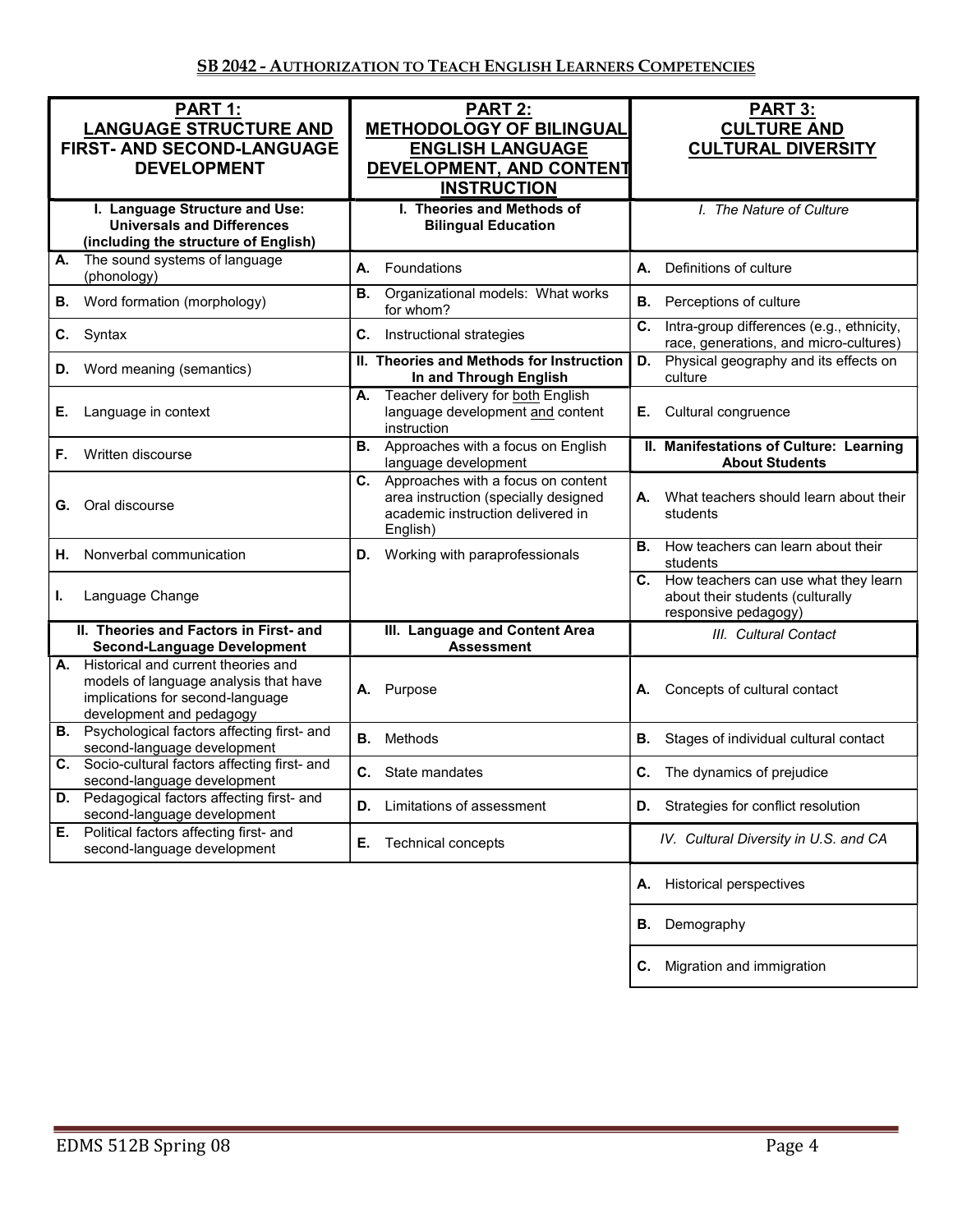## Philosophy Statement/Letter Application 15 Points

Learner Objectives: Refinement of a personal philosophy of teaching and creation of letter of application and resume.

Assessment: Word processed philosophy of teaching, letter of introduction, and resume.

| Resource(s):   | Title and necessary information:                                                                                                                                                                                                                                                                                                                                                    |
|----------------|-------------------------------------------------------------------------------------------------------------------------------------------------------------------------------------------------------------------------------------------------------------------------------------------------------------------------------------------------------------------------------------|
| Textbook/pages | Grant, C. & Gillette, M. (2006). Learning to Teach Everyone's Children. Equity,<br>Empowerment, and Education that is Multicultural. Australia: Thomson Wadsworth.<br>ISBN #0-534-64467-8<br>Chs. 2 & 8<br>Villa, R. A. & Thousand, J. S. (1995). Creating an inclusive school. Alexandria, VA: Association for<br>Supervision and Curriculum Development.<br>Chapters 1, 2, 3, & 7 |

#### Task Guidelines for Philosophy Statement: 10 Points

### Your educational philosophy

Identify you educational philosophy and describe what you believe about students as learners, the learning process, assessment, families as partners and how to meet student needs.

#### Your instructional approach

Describe the first and second language and special education challenges you anticipate the students in this class will face. In your response, reference theories of first and second language, inclusion strategies, and literacy development. Discuss your instructional approach, including differentiation for students with special needs and English Language Learners.

#### Your management approach

Describe how you will create a supportive and positive learning environment for this diverse population of students to promote educational equity and positive intercultural relationships within the classroom and specify why these practices contribute to the creation of a democratic and active learning classroom.

Describe your primary methods, approaches, and strategies and how you organize instruction to promote educational equity and positive intercultural relationships within the classroom and specify why these practices contribute to the creation of a democratic and engaging classroom. Use your personal experiences as an observer or student teacher to support your beliefs.

#### Citations from at least two sources

Honor work of others within paragraph writing:

Example: "One of the most valuable components I try to implement from Alfie Kohn's Bevond Discipline (1996) is his belief that individuals misbehave when their basic needs have not been met."

## Letter of Introduction 5 points 5 points

Tell the reader what you will be addressing in this letter. Make sure you identify what educational philosophy, management approach, and instructional strategies frame your teaching practice.

- Contextually describe the student populations you are prepared to teach (culture, language, gender, ability, and social economic status). You can refer to district, school and classroom experiences.
- How do your philosophy, management, and instructional approach create a democratic and socially just classroom?
- Why are you a strong candidate for this position?
- Why are you interested in this job?

### Resume

Include a professional resume addressing your education and teaching experiences.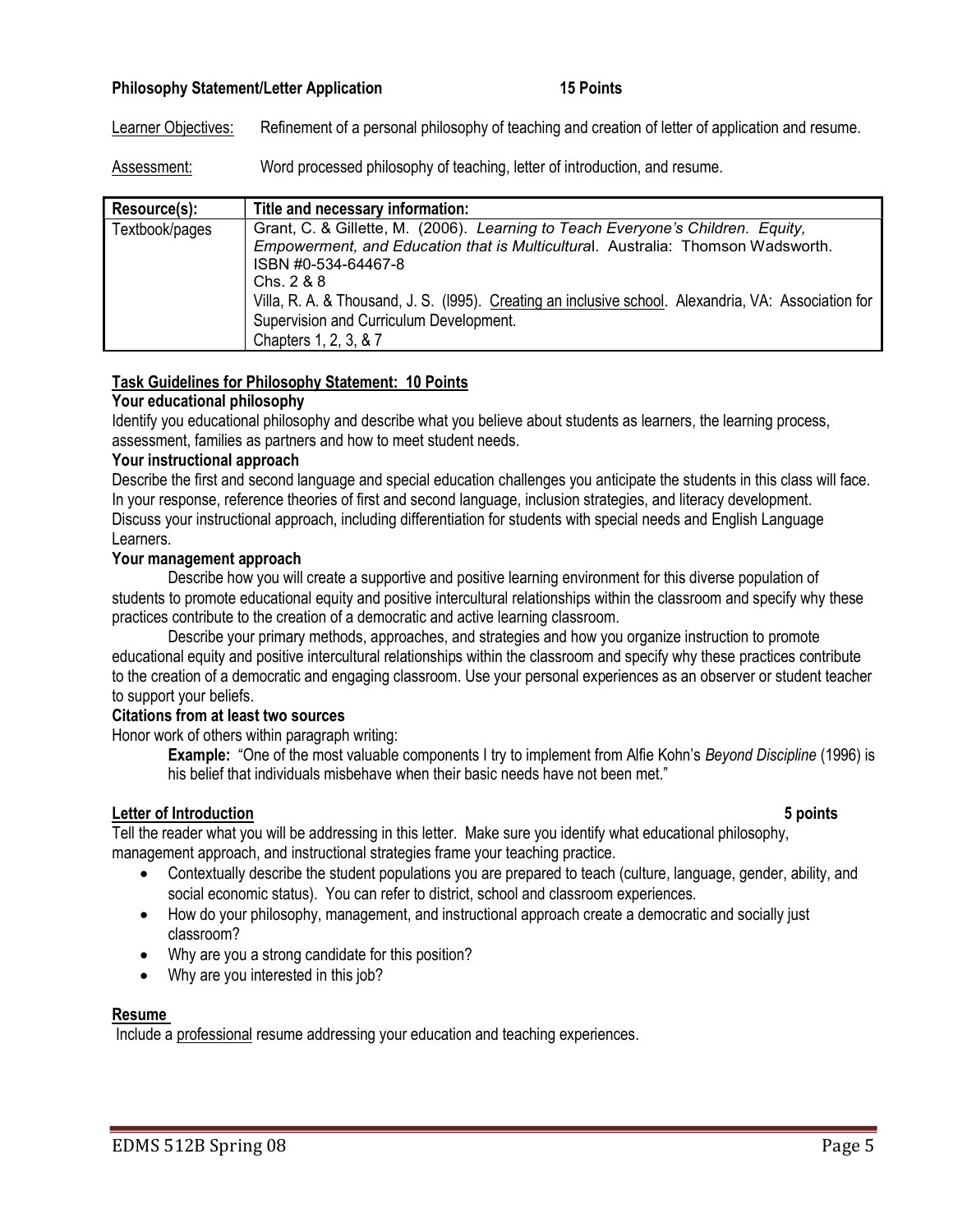| <b>Rubric for philosophy</b>                                                                                         |                                                                                                                                                                    | <b>10 Points</b>                                                                                                                                                          |                                                                                                                                                                                 |               |
|----------------------------------------------------------------------------------------------------------------------|--------------------------------------------------------------------------------------------------------------------------------------------------------------------|---------------------------------------------------------------------------------------------------------------------------------------------------------------------------|---------------------------------------------------------------------------------------------------------------------------------------------------------------------------------|---------------|
| <b>Elements</b>                                                                                                      | <b>Beginning to meet 2 points</b>                                                                                                                                  | <b>Approaching 3 points</b>                                                                                                                                               | <b>Meets 5 points</b>                                                                                                                                                           | <b>Points</b> |
| <b>Philosophical beliefs</b>                                                                                         | Philosophy statements that are                                                                                                                                     | Statements of philosophy                                                                                                                                                  | Clearly stated philosophy                                                                                                                                                       |               |
| regarding curriculum and                                                                                             | stated without a clear                                                                                                                                             | that are not clearly related to                                                                                                                                           | based on curriculum.                                                                                                                                                            |               |
| instruction based on                                                                                                 | connection with curriculum, and                                                                                                                                    | curriculum, learning,                                                                                                                                                     | learning, assessment, and                                                                                                                                                       |               |
| knowledge and personal                                                                                               | learning without all students                                                                                                                                      | assessment, and instruction                                                                                                                                               | instruction in regards to                                                                                                                                                       |               |
| beliefs.                                                                                                             | needs being addressed with no<br>relationship to knowledge and<br>personal understanding. No<br>citations of sources                                               | in regards to individual<br>students needs addressed<br>with little relationship to<br>knowledge and personal<br>understanding. One citation<br>of source.                | individual students needs<br>addressed based on<br>knowledge and personal<br>understanding. Two<br>citations of sources                                                         |               |
| <b>Management and</b><br>engaging students in<br>their learning based on<br>knowledge and personal<br><b>beliefs</b> | Management of students is<br>clear with some understanding<br>of engagement based on<br>individual students needs with<br>knowledge and personal<br>understanding. | Management of students is<br>clear and some individual<br>student learning and<br>strategies that engage<br>students based on<br>knowledge and personal<br>understanding. | Management of students<br>clearly is related to<br>individual student learning<br>using strategies that<br>engage students based<br>on knowledge and<br>personal understanding. |               |
| <b>Total Points</b>                                                                                                  |                                                                                                                                                                    |                                                                                                                                                                           |                                                                                                                                                                                 |               |

| Letter of introduction and resume: |                                                                                                  | <b>10 Points</b>                                                                                                                          |                                                                                                                                                                                         |               |
|------------------------------------|--------------------------------------------------------------------------------------------------|-------------------------------------------------------------------------------------------------------------------------------------------|-----------------------------------------------------------------------------------------------------------------------------------------------------------------------------------------|---------------|
| <b>Elements</b>                    | <b>Beginning to meet 2 points</b>                                                                | <b>Approaching 3 points</b>                                                                                                               | Meets 5 points                                                                                                                                                                          | <b>Points</b> |
| Letter of introduction             | Educational philosophy,<br>curriculum, instruction, and<br>classroom management is<br>addressed. | Educational philosophy,<br>curriculum, instruction, and<br>classroom management is<br>addressed with a connection<br>to personal beliefs. | Educational philosophy,<br>curriculum, instruction,<br>and classroom<br>management is<br>addressed with clear<br>professional beliefs in<br>concise manner with clear<br>understanding. |               |
| <b>Resume</b>                      | Addresses experiences in<br>relationship to teaching.                                            | Addresses experiences in<br>relationship to teaching with<br>explanations.                                                                | Addresses experiences in<br>relationship to teaching<br>with explanations for<br>understanding that are<br>clear.                                                                       |               |
| <b>Total Points</b>                |                                                                                                  |                                                                                                                                           |                                                                                                                                                                                         |               |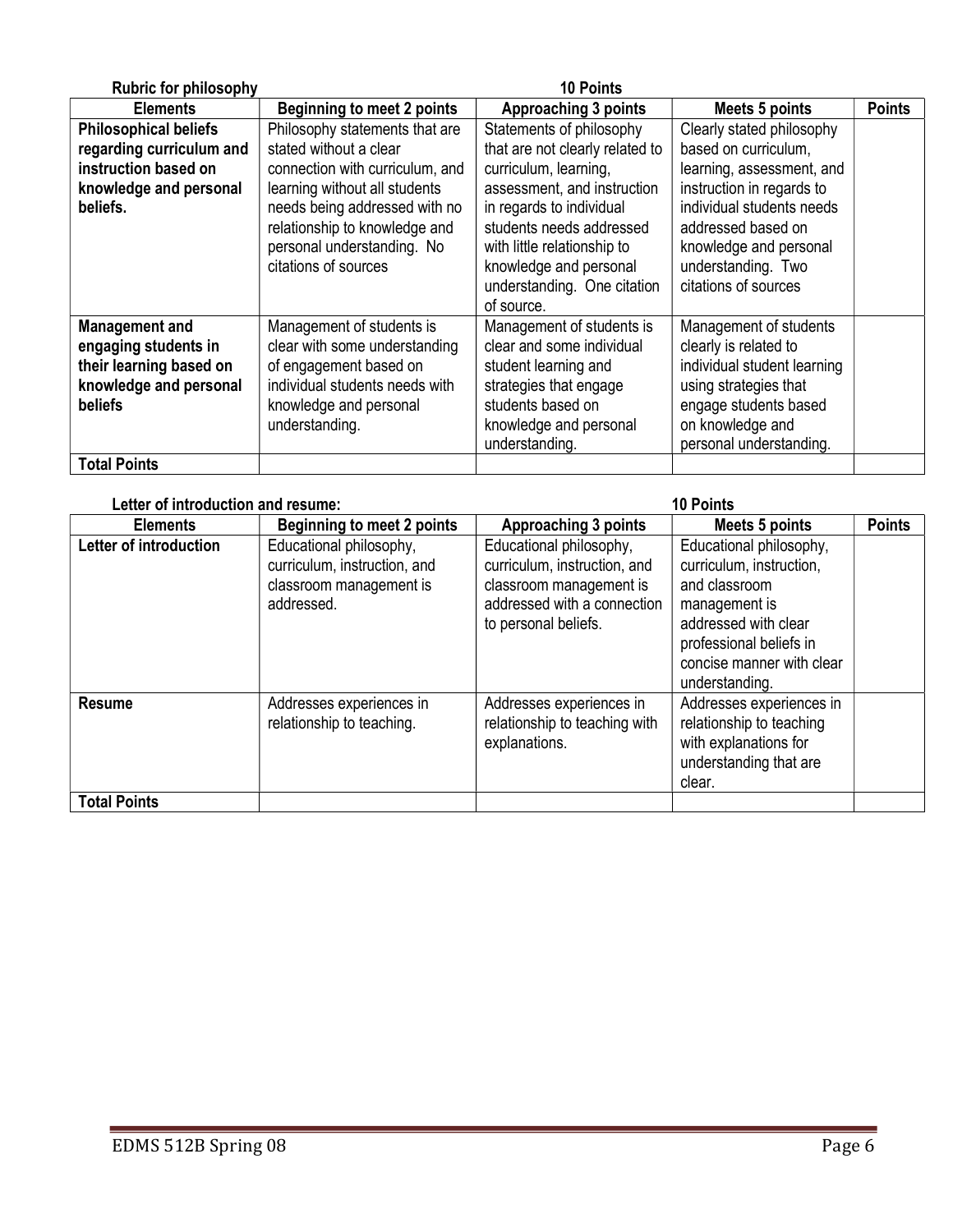| <b>Disability Matrix</b> | <b>15 Points</b>                                                                                                                                                                                                   |
|--------------------------|--------------------------------------------------------------------------------------------------------------------------------------------------------------------------------------------------------------------|
| Learner Objectives:      | Knowledge of U.S. special education disability categories, accompanying learner<br>characteristics, and needed supports for success in general education                                                           |
| Assessment:              | Students apply their knowledge of nondiscriminatory assessment, processes for making<br>a child eligible for special education, and the teacher's role in developing IEPs by<br>creating a matrix of disabilities. |

| Resource(s):    | Title and necessary information:                                                                                                                                                                                |
|-----------------|-----------------------------------------------------------------------------------------------------------------------------------------------------------------------------------------------------------------|
| <b>Textbook</b> | Turnbull, A., Turnbull, R., & Wehmeyer, M. L. (2007). Exceptional Lives. Special<br>Education in Today's Schools. (3rd ed.) Upper Saddle River, NJ. Pearson<br>Education, Inc. ISBN #0-13-170869-4<br>Chs. 5-16 |
| Internet sites  | Information regarding IDEA and 13 handicapping conditions                                                                                                                                                       |
|                 |                                                                                                                                                                                                                 |

# Task Guidelines for the Disability matrix

Students will work in small groups to apply their knowledge of the categories of disability recognized by the Individuals with Disabilities Education Act (IDEA)

Create a table or graphic organizer of the thirteen (13) special education disability categories. Your table must take the form of a word-processed table or an Excel chart, or any other organizational scheme that clearly illustrates each of the following seven dimensions:

- 1. The name of the handicapping condition
- 2. A brief description of the learning and/or social behaviors associated with the disability
- 3. Assessments appropriate to use to determine the presence or degree of the disability
- 4. Adaptation/modifications in curriculum, materials, goals (content)
- 5. Adaptation/modifications in classroom environment (process)
- 6. Adaptation/modifications in teaching practices (process)
- 7. Adaptation/modifications in assessments required of the student (product)

13 Disability categories IDEA: Learning disabilities (Chapter 5), Communication disorders (Chapter 6), Emotional or behavioral disorders (Chapter 7), Attention-deficit/Hyperactivity Disorder (Chapter 8), Mental retardation (Chapter 9), Severe and Multiple disabilities (Chapter 10), Autism (Chapter 11), Physical disabilities and other health impairments (Chapter 12), Traumatic brain injury (Chapter 13), Hearing loss (Chapter 14), Visual impairments (Chapter 15), Gifted and Talented (Chapter 16)

# Disability Characteristics Matrix Expectations

| <b>Element</b>                       | <b>Expectations</b>                                                                                                   |
|--------------------------------------|-----------------------------------------------------------------------------------------------------------------------|
| Description of disability categories | Detailed description of characteristics, incidence, and educational implications for each                             |
| under IDEA                           | of the disability categories                                                                                          |
| Assessment                           | Detailed description of formal and informal assessment procedures used to determine<br>presence/degree of disability. |
| <b>Curriculum Modification</b>       | Modification in content (curriculum, materials or goals) for each disability named                                    |
| <b>Classroom Environment</b>         | Modification in classroom environment for each disability named                                                       |
| Modification                         |                                                                                                                       |
| <b>Process Modification</b>          | Modification in teaching practice/process assessment for each disability named                                        |
| <b>Assessment Modification</b>       | Modification in learning product assessment for each disability named                                                 |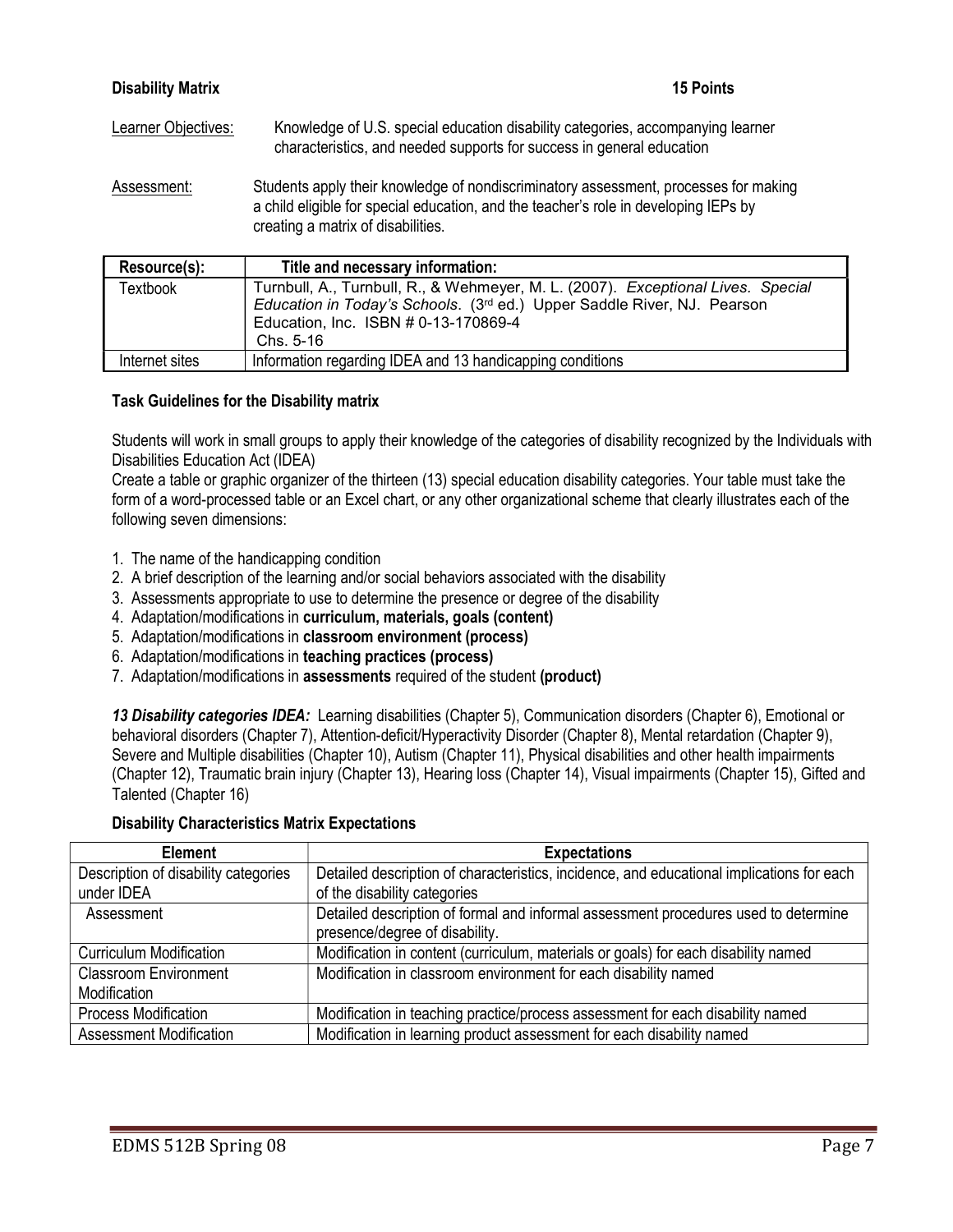| <b>Elements</b>               | <b>Beginning to meet 1 points</b> | Meets 3 points                         | <b>Points</b> |
|-------------------------------|-----------------------------------|----------------------------------------|---------------|
| <b>Description and</b>        | Identification of the             | Detailed description of the            |               |
| assessment                    | characteristics of all            | characteristics of all categories with |               |
|                               | categories with named             | appropriate assessment to              |               |
|                               | assessment to determine           | determine degree of disability.        |               |
|                               | degree of disability.             |                                        |               |
| <b>Curriculum</b>             | Some curriculum and               | Appropriate curriculum, materials,     |               |
| <b>Modification (Content)</b> | materials identified with little  | and goals for each disability with     |               |
|                               | modification to assist the        | specific modifications to assist the   |               |
|                               | students.                         | students.                              |               |
| <b>Classroom</b>              | Some classroom                    | Appropriate classroom environment      |               |
| <b>Environment</b>            | modifications to assist the       | that assist any handicapping           |               |
| <b>Modification (Process)</b> | student.                          | condition.                             |               |
| <b>Teaching Practices</b>     | Little use of teaching            | Appropriate teaching practices that    |               |
| <b>Modification (Process)</b> | practices that are aligned with   | assist the handicapping condition.     |               |
|                               | the handicapping condition.       | Use of appropriate assessments that    |               |
|                               | Assessments are not aligned       | directly relate to the teaching        |               |
|                               | with teaching practices.          | practices.                             |               |
| <b>Assessment</b>             | Assessments are not directly      | Assessments are modified and           |               |
| <b>Modification</b>           | related to the material and       | appropriately connected to the         |               |
| (Product)                     | not modified to meet the          | materials taught.                      |               |
|                               | student's needs.                  |                                        |               |
| <b>Total Points</b>           |                                   |                                        |               |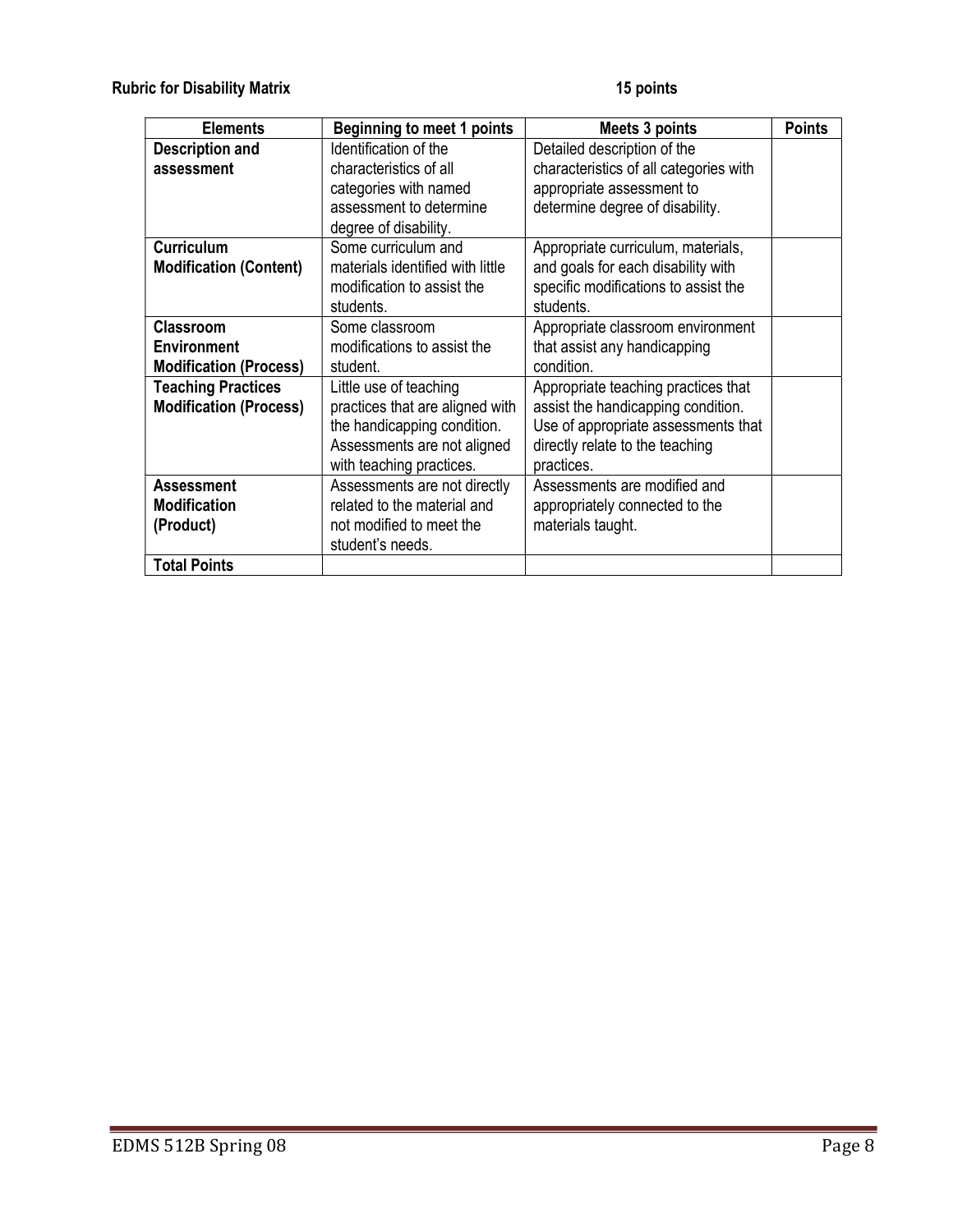Learner Outcomes: Knowledge of nondiscriminatory assessment processes for making a child eligible for special education, and the teacher's role in developing IEP's. To gain insight and understanding of the roles and responsibilities of the regular education teacher in the IEP processes.

Assessment: Students apply their knowledge of nondiscriminatory assessment, processes for appropriate placement of a child eligible for special education, and the teacher's role in developing IEP by attending an IEP meeting and writing a 3 page paper to determine:

- 1) A resource list of the special education and related services personnel in the school and district.
- 2) Team's communication and problem solving appropriate and the parents role in part of the solutions
- 3) Evaluating the assessment process in their school relative to assessment team member responsibilities, identifying leanings about the school's assessment processes and identification of parents understanding suggestions for improvement, if appropriate.
- 4) Evaluating an IEP meeting in terms of team communication, creative problem solving, and family centeredness.
- 5) The evaluation of the role of the classroom teacher.
- 6) Any improvements in the process observed based on what was learned in class.

| Resource(s):     | Title and necessary information:                                                                                                                                                                                                                                                    |
|------------------|-------------------------------------------------------------------------------------------------------------------------------------------------------------------------------------------------------------------------------------------------------------------------------------|
| Textbook/pages   | Turnbull, A., Turnbull, R., & Wehmeyer, M. L. (2007). Exceptional Lives. Special Education in<br>Today's Schools. (3 <sup>rd</sup> ed.) Upper Saddle River, NJ. Pearson Education, Inc. ISBN # 0-13-<br>170869-4<br>Chs. 1, 2 & 5-16                                                |
|                  | Villa, R. A. & Thousand, J. S. (1995). Creating an inclusive school. Alexandria, VA:<br>Association for Supervision and Curriculum Development.<br>Chapters 1, 2, 3, 4 & 7<br>Gable, R.A. and Hendrickson, J.M. (2000). Teaching all the students: A mandate for educators. In J.S. |
| Internet Site(s) | www.dssc.org/frc/frcl.htm                                                                                                                                                                                                                                                           |
|                  | This Federal Resource Center for Special Education site provides general information about and news<br>pertaining to special education as well as special technical assistance information.<br>www.ed.gov/offices/OSERS/IDEA                                                        |
|                  | This OSERS IDEA Home Page site provides a detailed explanation of IDEA.                                                                                                                                                                                                             |
|                  | www.pitsco.com/pitsco/specialed.html                                                                                                                                                                                                                                                |
|                  | This Pitsco's Launch site to special education resources links you to many useful special education and                                                                                                                                                                             |
|                  | disability related sites.                                                                                                                                                                                                                                                           |
|                  | www.hood.edu/seri/serihome.htm                                                                                                                                                                                                                                                      |
|                  | This Special Education Resources on the Internet site is a collection of internet-accessible information                                                                                                                                                                            |
|                  | resources of interest to those involved in fields related to special education.                                                                                                                                                                                                     |

### Task Guidelines for the IEP Process

Today's teachers will have students with identifiable disabilities in their classrooms. When the Student Study Team (SST) process is not satisfactory, a recommendation for the development of an Individual Education Program (IEP) may be the next step.

When interviewing and observing IEP, the following should be addressed: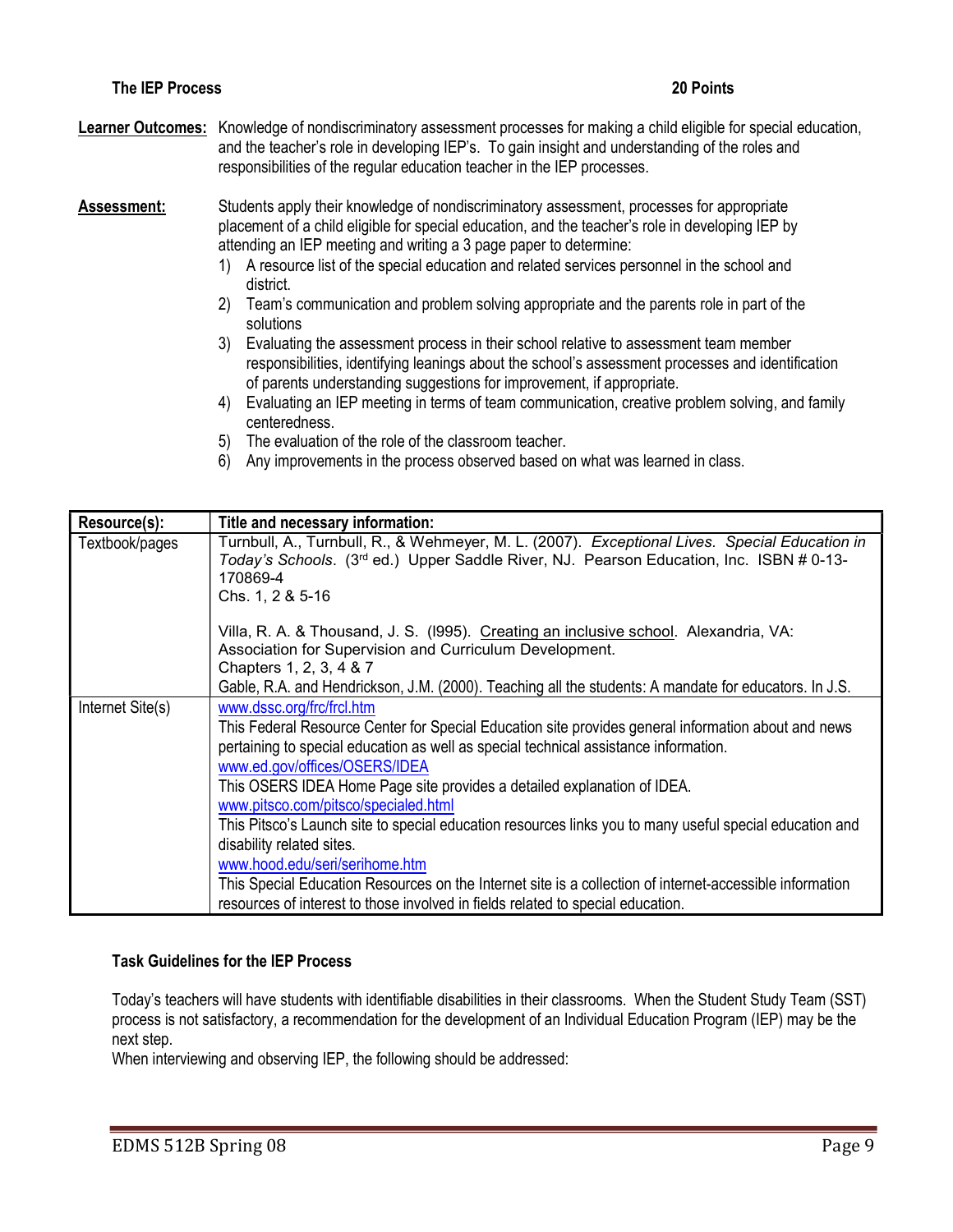- 1. Who are all of the special education and related service personnel who were called upon for support in the school and in the school district? If none should there have been additional resources that could have assisted with the process?
- 2. How does the school staff ensure that students receive nondiscriminatory evaluations and appropriate educational experiences?
- 3. Does the school's specific IEP meeting format address the following:
	- Breadth of assessment More than one test must be used as the basis of evaluation Assess all areas related to the suspected disability
	- Administration of assessment Select and administer nondiscriminatory racial and ethnic assessments Use trained personnel to administer assessments
	- Timing of assessment Nondiscriminatory evaluation must occur before initial placement into or out of special education Reevaluation occurs every three years or more frequently, if conditions warrant or parents/guardians, or teacher request
	- Parental/Guardian notification and consent Parents/guardians must be fully informed and consent to having their child assessed Consent for evaluation is not consent for placement into special education; separate consent is required for consent
	- Interpretation of assessment results must consider a variety of sources.
- 4. What does the school's specific IEP look like? Does it include and/or address the following:
	- The student's present level of educational performance, including how the disability affects the educational experience;
	- Measurable annual goals and short-term objectives;
	- The special education accommodations, related services, and other ways support will be provided to ensure the student's success;
	- The extent to which the student will participate with students who do not have disabilities in the general education and extracurricular activities;
	- Individual modifications if the student participates in standardized assessments, and explanation s for when the student does not participate in such assessments
	- The projected start date, frequency, location, and duration of modifications;
	- Brief discussion of how the student's progress towards annual goals will be assessed.

# School-Based Activities

Interview one of the special education support personnel and a regular education teacher. Ask how the assessment process in the school ensures that each of the responsibilities of a student's evaluation team is fulfilled. Determine the role of the regular education teacher. Include this information in the paper you write. Attend an IEP meeting as a non-participant observer. While observing use your own knowledge of the IEP Process to assess the presence or absence of best practices being practiced during the meeting. Write a 3 paged reflection that focuses upon what you observed and ways in which to optimize IEP team communication, regular education teacher's involvement, creative problem solving, and family centeredness based on your current knowledge.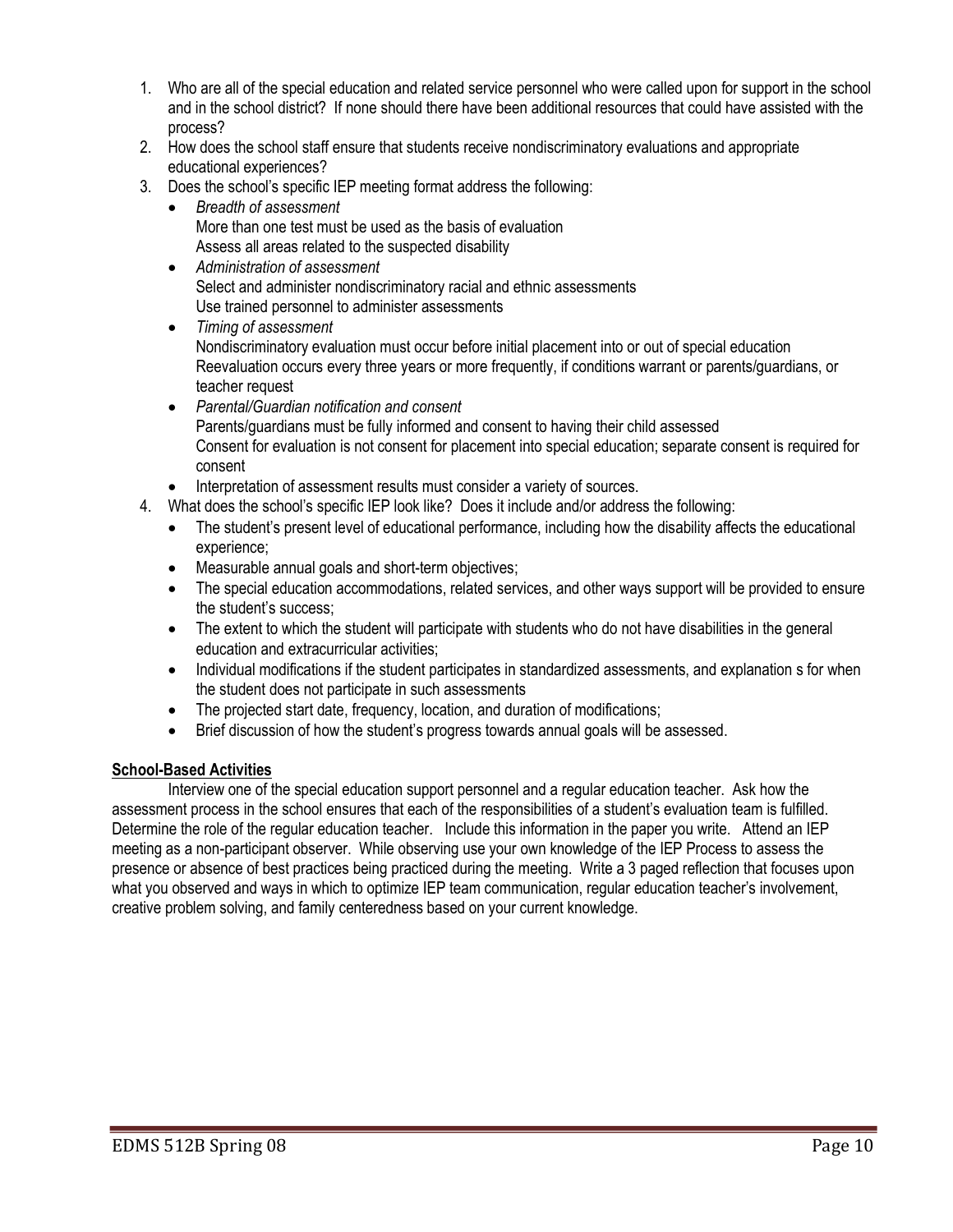| <b>Rubric IEP: 20 Points</b>                          |                                                                                                                                                |                                                                                                                                                                   |                                                                                                                                                                                                         |               |  |
|-------------------------------------------------------|------------------------------------------------------------------------------------------------------------------------------------------------|-------------------------------------------------------------------------------------------------------------------------------------------------------------------|---------------------------------------------------------------------------------------------------------------------------------------------------------------------------------------------------------|---------------|--|
| <b>Elements</b>                                       | <b>Beginning to meet 2</b><br>points                                                                                                           | <b>Approaching 3 points</b>                                                                                                                                       | <b>Meets 5 points</b>                                                                                                                                                                                   | <b>Points</b> |  |
| Understanding of the IEP<br>process                   | Has some understanding of<br>the process. Identifies the<br>members of the team and<br>what they contributed to<br>the team. Little reflection | Understands the process.<br>Knows the roles and<br>responsibilities of the team<br>members. Some reflection<br>on the effectiveness and                           | Understands the process.<br>Clearly defines the roles and<br>responsibilities of each<br>member of the team and<br>reflects on their effectiveness.                                                     |               |  |
|                                                       | on the effectiveness and<br>the improvement based on<br>students needs.                                                                        | some improvement based<br>on the students needs.                                                                                                                  | Defends suggestions for<br>improvement based the<br>student's needs.                                                                                                                                    |               |  |
| <b>Understanding</b><br>assessment                    | Not clear about the<br>assessment process as it<br>relates to qualifying for<br>services.                                                      | Some understanding of the<br>assessment used during the<br>IEP meeting. Some<br>understanding of the<br>assessments as they relate<br>to qualifying for services. | Discussion of assessment for<br>qualification based on the<br>handicapping condition.<br>Makes a strong connection<br>between assessment and<br>qualifying for services.                                |               |  |
| <b>Regular education</b><br>teachers responsibilities | Identifies the role of the<br>regular education teacher<br>without providing reflection<br>of their contributions.                             | Explains what the regular<br>education teacher's role in<br>the meeting with some<br>reflection and evaluation.                                                   | Identifies, reflects, and<br>evaluates the regular<br>education teacher's role and<br>contributions during the<br>meeting to assist the child and<br>team in making appropriate<br>decisions.           |               |  |
| <b>Parent involvement</b>                             | Understand the role of the<br>parent with little reflection<br>and analysis of<br>improvement.                                                 | Understands the role of the<br>parent with some reflection<br>on ways to improve parent<br>involvement.                                                           | Has a clear understanding of<br>the parent's role by assessing<br>and reflecting on the parent<br>involvement. Able to provide<br>constructive analysis of<br>improvement of the parent<br>involvement. |               |  |
| <b>Total Points</b>                                   |                                                                                                                                                |                                                                                                                                                                   |                                                                                                                                                                                                         |               |  |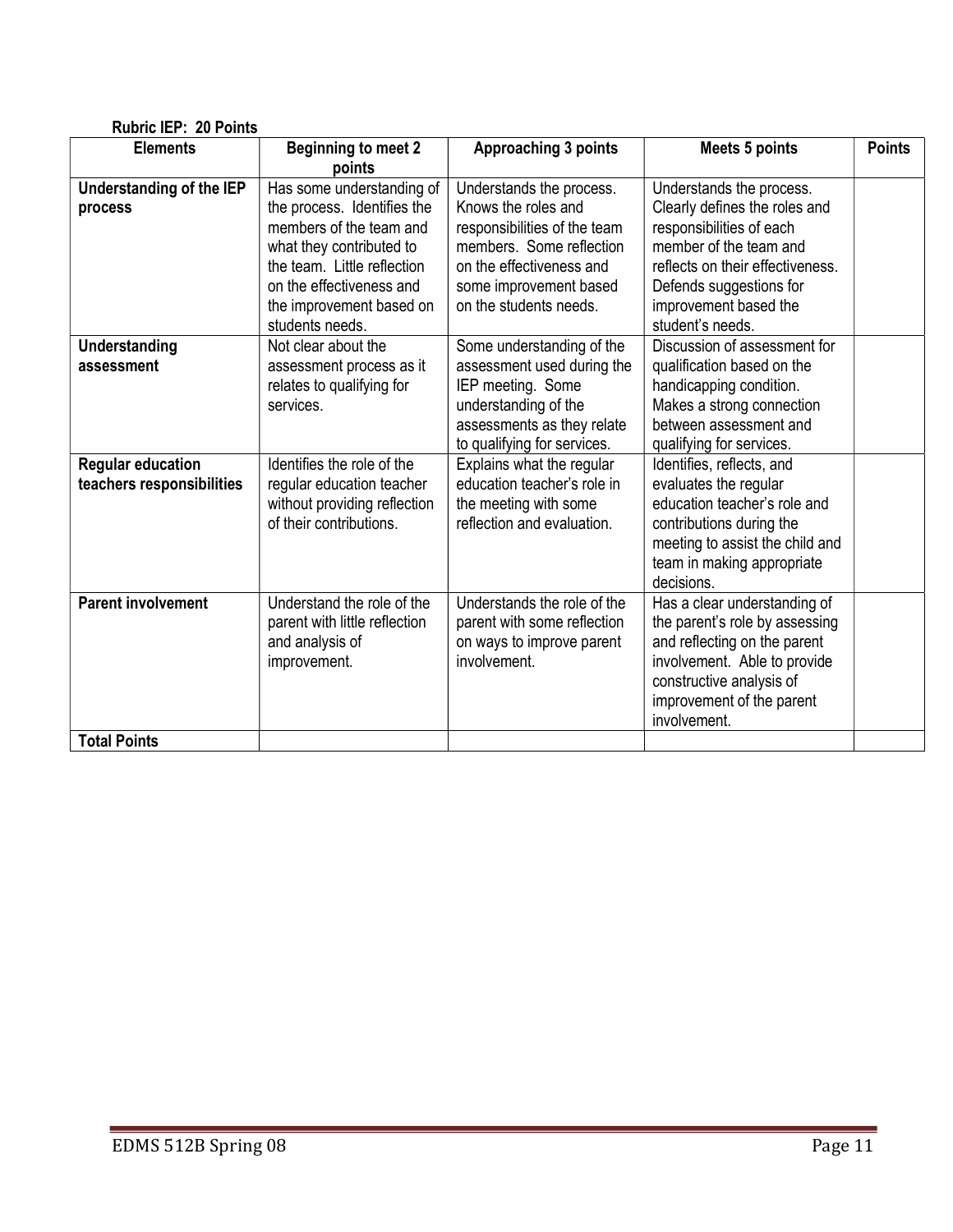## One Month Planning Curriculum Map 20 points

Learner Objectives: In groups of 4 students will plan a one month long thematic calendar for an elementary classroom. This unit of study will focus on writing based on the knowledge in your 522 class and content standards in language arts.

#### Assessment: The student will write a one month plan for an elementary classroom that incorporates the following elements:

- science lessons
- history/social science lessons
- math lessons
- language arts lessons
- resources
- performance skills
- assessments
- differentiation strategies (for EL, special education, GATE)
- technology for student or teachers use for instruction

The calendar will integrate a schedule of events from "real" schools. .

| <b>Resources</b>  | Title and necessary information:                                                                                                                                                                                                                                                                                                                                                                                                 |
|-------------------|----------------------------------------------------------------------------------------------------------------------------------------------------------------------------------------------------------------------------------------------------------------------------------------------------------------------------------------------------------------------------------------------------------------------------------|
| Textbook/chapters | Grant, C. & Gillette, M. (2006). Learning to Teach Everyone's Children. Equity, Empowerment, and<br>Education that is Multicultural. Australia: Thomson Wadsworth. ISBN #0-534-64467-8<br>Ch. 4                                                                                                                                                                                                                                  |
|                   | Turnbull, A., Turnbull, R., & Wehmeyer, M. L. (2007). Exceptional Lives. Special Education in Today's<br>Schools. (3rd ed.) Upper Saddle River, NJ. Pearson Education, Inc. ISBN # 0-13-170869-4<br>Villa, Richard, & Thousand, Jacquelyn. (1995). Creating and inclusive school. Alexandria, VA: ASCD. Chapters<br>6 & 7<br>Villa, Richard, & Thousand, Jacquelyn. (1995). Creating and inclusive school. Alexandria, VA: ASCD. |
|                   | Chapters 6 & 7                                                                                                                                                                                                                                                                                                                                                                                                                   |
| Internet Site(s)  | Tomlinson, Carol Ann. (1999). The Differentiated Classroom: Responding to the needs of all<br>learners. Alexandria, VA: Association for Supervision and Curriculum Development. ISBN #0-<br>87120-342-1 (Available free through CSUSM ebooks library.)<br>ELD and grade level content standards - http://www.cde.ca.gov/re/pn/fd/documents/englangdev-<br>stnd.pdf                                                               |

#### Prerequisite skills:

- Teacher candidates can create appropriate technology applications for use in instruction and assessment,
- Teacher candidates are able to develop a schedule and course activities (performance skills).
- Teacher candidates are able to create curriculum and instruction based on content, process, and product as define by Carol Ann Tomlinson (1999).
- Teacher candidates are able to use information about students' readiness range (skills, reading, thinking & information), learning profiles, interests, talents, and culture to differentiate curriculum and instruction (Tomlinson, 1999).
- Teacher candidates are able to identify strategies to meet the needs of
	- o Students learning English (including differentiation for Beginning, Intermediate, and Advanced levels)
	- o Regular education students.
	- o Special education students.
	- $\circ$  Student that are accelerated learners (GATE)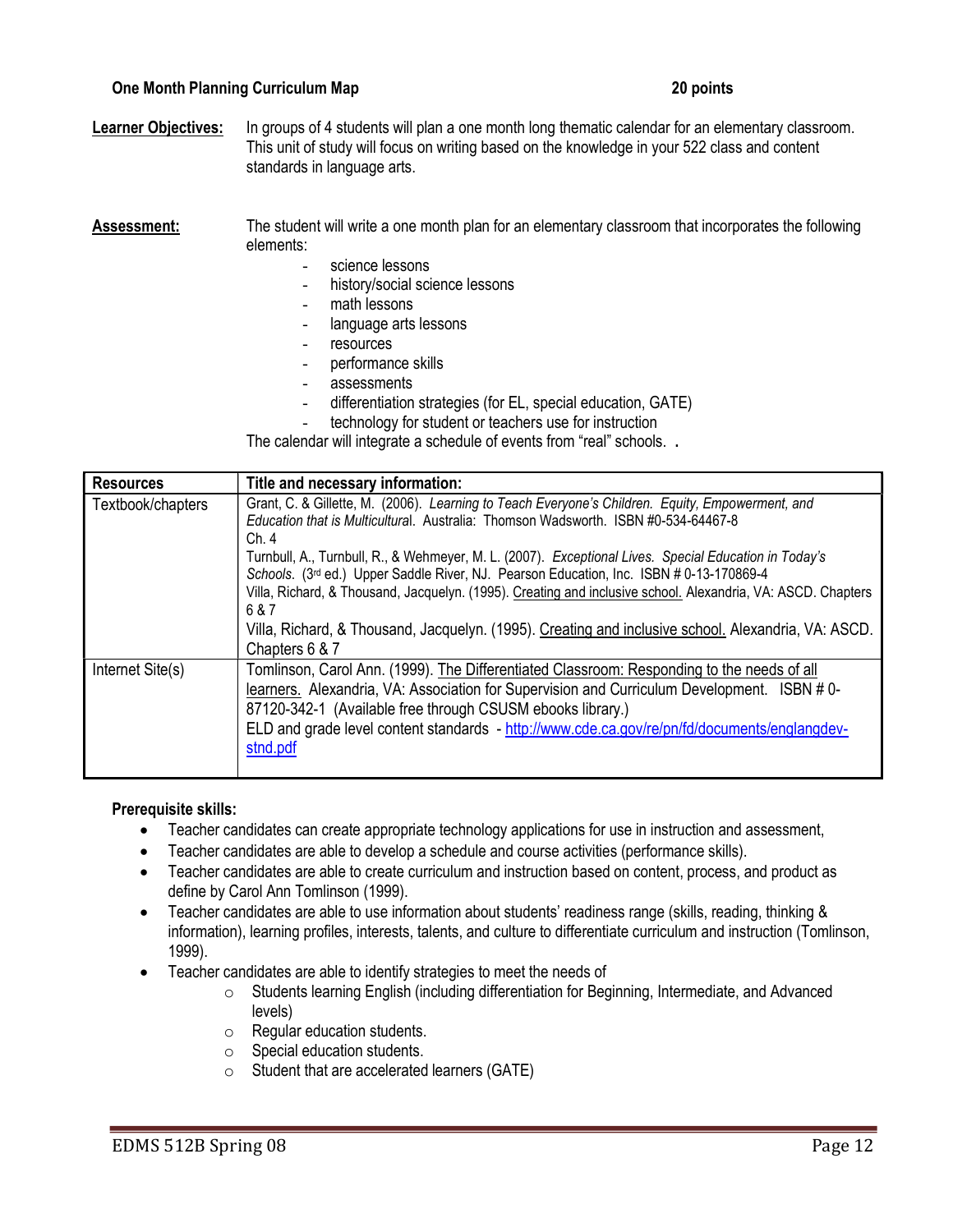# Task Guidelines for Curriculum Mapping

You will work with 4 people in your group. (2 will address science/math and 2 will address LA/social studies) Select a grade level.

Use a school calendar from a school to reference school activities, testing, teacher's manuals, and pacing guides. Select content standards and use blue prints to address in the 3 month plan.

Use the defining terms and map template (WebCT) to understand each section of your map.

You will write one month in depth and the other two an outline of what was covered, or what will be covered to show your understanding of appropriate sequencing.

# Rubric: Curriculum Mapping 20 Points

| <b>Elements</b>           | <b>Beginning to meet 2</b><br>points                                                                                                                           | Approaching 3 points                                                                                                                                                                | <b>Meets 5 points</b>                                                                                                                                                                        | <b>Points</b> |
|---------------------------|----------------------------------------------------------------------------------------------------------------------------------------------------------------|-------------------------------------------------------------------------------------------------------------------------------------------------------------------------------------|----------------------------------------------------------------------------------------------------------------------------------------------------------------------------------------------|---------------|
| <b>Content standards</b>  | Few of the content<br>standards have a thematic<br>connection and there is<br>little connection to the<br>performance skills.                                  | Some of the content<br>standards have a thematic<br>connection and some are<br>related to the performance<br>skills.                                                                | All content standards are<br>correctly thematically<br>connected. The performance<br>skills are strongly related to<br>the mastery of the content<br>standards.                              |               |
| <b>Performance skills</b> | The performance skills are<br>somewhat engaging and<br>connected to the content<br>standards. Not all students<br>are presented with<br>challenging materials. | Some of the performance<br>skills are engaging and<br>directly related to the<br>content standards and some<br>of the strategies and content<br>is challenging for all<br>students. | The performance skills are<br>engaging and clearly designed<br>to help students meet mastery<br>of content standards. The<br>strategies and content for all<br>students is challenging.      |               |
| <b>Assessments</b>        | There are few connections<br>to the content standards<br>and performance skills. No<br>differentiation to meet the<br>special needs students.                  | Assessments are related to<br>performance skills but do<br>not reflect a connection to<br>the content standards.<br>There is little differentiation<br>for special needs students.  | Assessments are directly<br>related to the content<br>standards and performance<br>skills. When appropriate the<br>assessments will be<br>differentiated to the special<br>needs population. |               |
| <b>Resources</b>          | There is a limited amount<br>of resources with some<br>pacing that is appropriate.                                                                             | Some resources are used<br>other than the textbook with<br>appropriate pacing.                                                                                                      | Resources that are sited<br>involve text books, websites,<br>technology, and teacher's<br>creativity based on appropriate<br>pacing.                                                         |               |
| <b>Total Points</b>       |                                                                                                                                                                |                                                                                                                                                                                     |                                                                                                                                                                                              |               |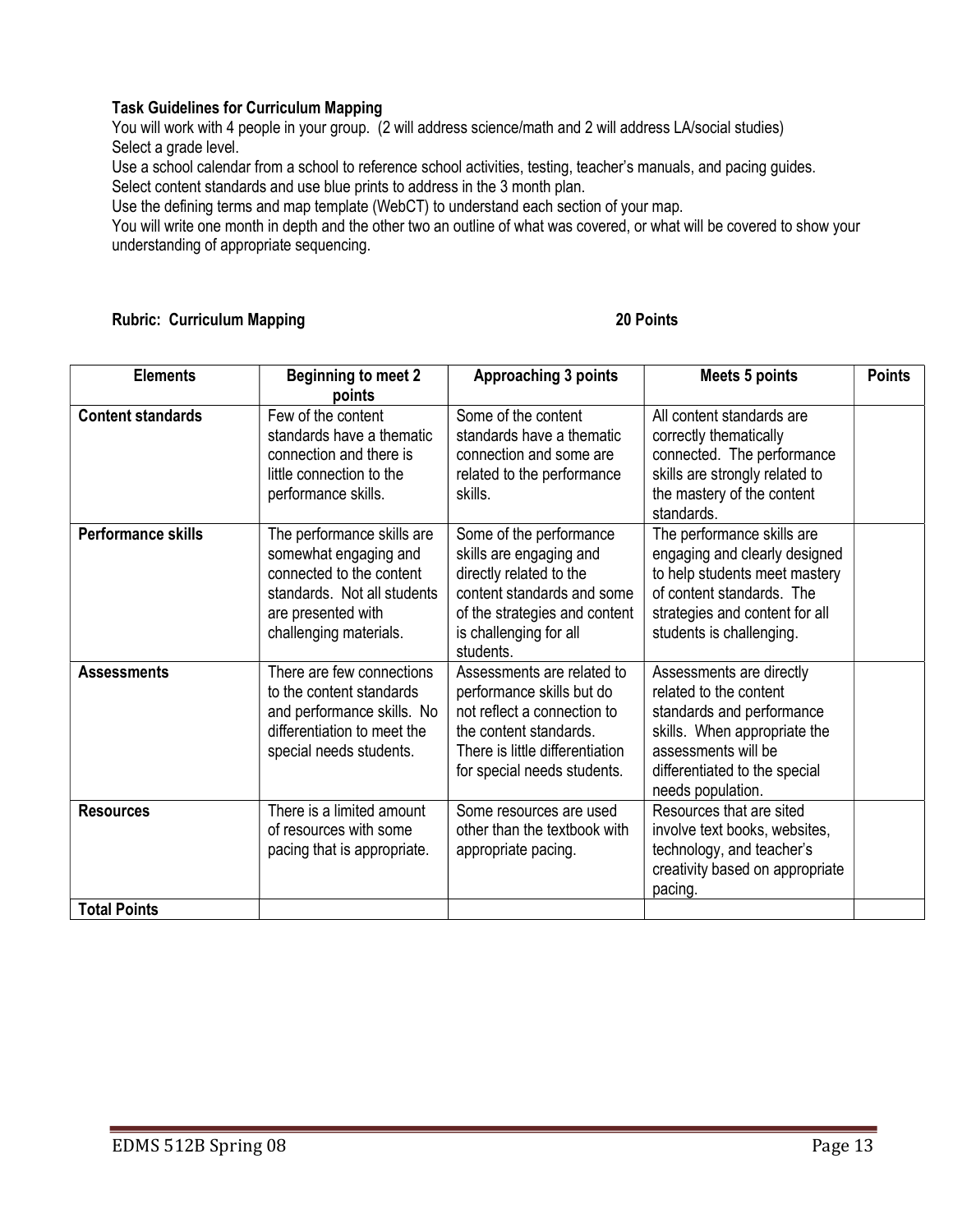### Observation: Differentiated lesson Points: 20

Learner Objectives: Through observation determine differentiated strategies and their effectiveness. Observe various types of learners and reflectively discuss the effectiveness of the lesson in relationship to student learning.

Assessment: Write a 3 page paper that addresses: One group of learners (special education, GATE, EL) Give an overview of how this group of students was served in your observation. Address how these students needs is addressed by the teacher. During your observation determine which differentiated strategies you have learned are being or could be used. Observe a lesson where the students are placed in different groups and observe how these groups meet the criteria for flexible groups. Your discussion should include: how they were placed in the groups, how the curriculum was different, was it challenging for each group, what were the assessments, and any other connections you can make to flexible grouping you would use in your class. If you do not see evidence of the criteria for flexible groups or other strategies for differentiation discuss how you would change the lesson to meet the individual needs of each group.

| <b>Resources</b>  | Title and necessary information:                                                                                                                                                                                                                        |
|-------------------|---------------------------------------------------------------------------------------------------------------------------------------------------------------------------------------------------------------------------------------------------------|
| Textbook/chapters | Grant, C. & Gillette, M. (2006). Learning to Teach Everyone's Children. Equity,<br>Empowerment, and Education that is Multicultural. Australia: Thomson Wadsworth. ISBN<br>#0-534-64467-8                                                               |
|                   | Villa, Richard, & Thousand, Jacquelyn. (1995). Creating and inclusive school. Alexandria, VA: ASCD.<br>Chapters 6 & 7                                                                                                                                   |
| Internet Site(s)  | Tomlinson, Carol Ann. (1999). The Differentiated Classroom: Responding to the needs of all<br>learners. Alexandria, VA: Association for Supervision and Curriculum Development. ISBN # 0-<br>87120-342-1 (Available free through CSUSM ebooks library.) |

# Prerequisite skills:

Review last semester's differentiation lesson to review differentiated strategies. (Lesson design)

Interview the teacher you are observing to determine how they feel they are offering differentiation to meet the needs of all their students. (Reference to this interview must be included in your paper)

Have a clear understanding of flexible grouping inside the classroom and within the grade level, centers, choice boards, and compacting.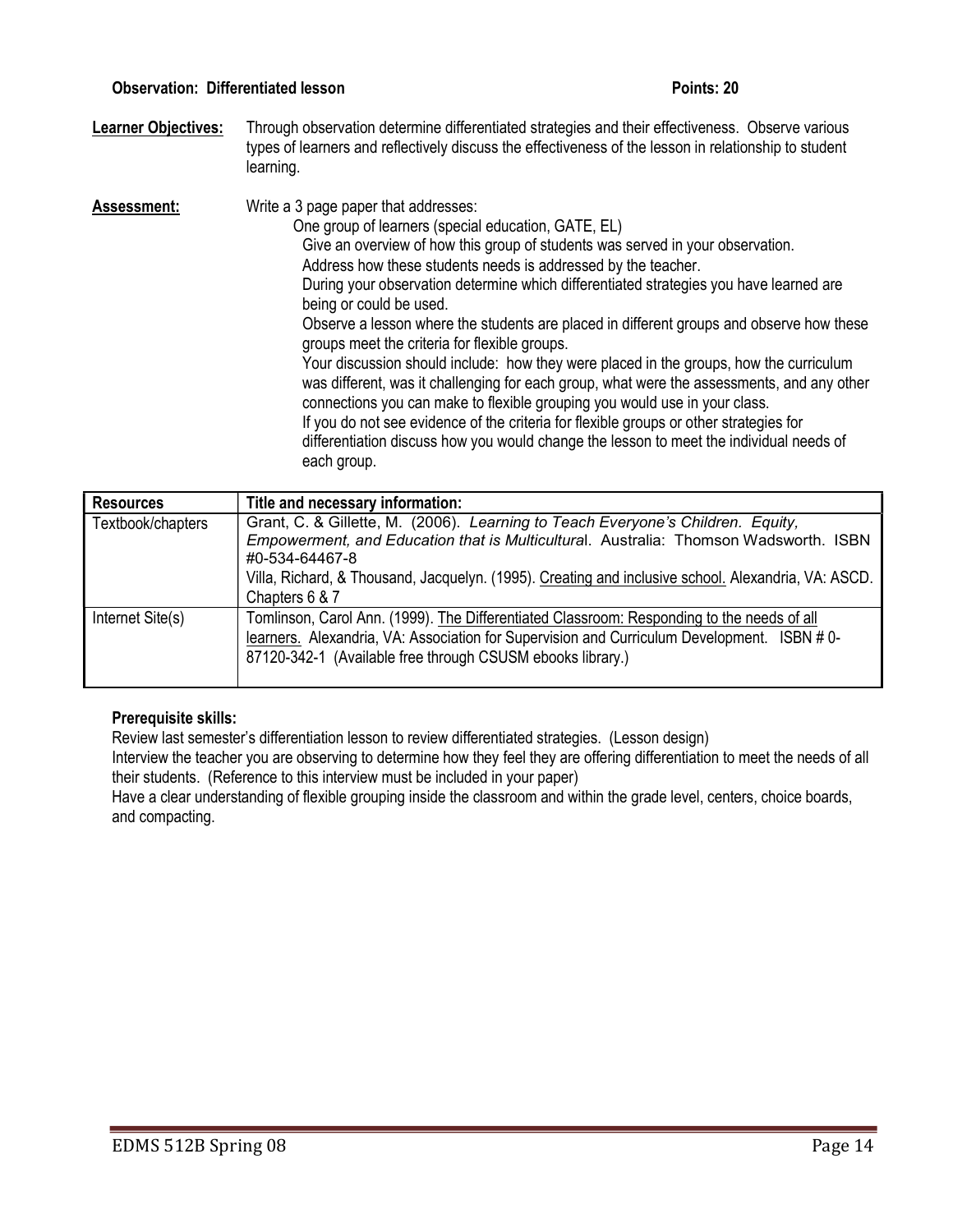| <b>Elements</b>                                                    | Beginning to Meet 1 - 2 points                                                                                                                                                        | Meets 3-4 points                                                                                                                                                                                                         | <b>Points</b> |
|--------------------------------------------------------------------|---------------------------------------------------------------------------------------------------------------------------------------------------------------------------------------|--------------------------------------------------------------------------------------------------------------------------------------------------------------------------------------------------------------------------|---------------|
| Selected group of<br>students and how their<br>needs are addressed | Some understanding of the academic<br>needs of the special group of students<br>selected. Understand the<br>differentiation presented with some<br>suggestions and reflection.        | Clear understanding of the<br>academic needs of the special<br>selected group of students.<br>Understanding of the<br>differentiation presented with a<br>number of suggestions with<br>reflection.                      |               |
| Selected group of<br>students and how their<br>needs are addressed | Some understanding of the academic<br>needs of the special group of students<br>selected. Understand the<br>differentiation presented with some<br>suggestions and reflection.        | Clear understanding of the<br>academic needs of the special<br>selected group of students.<br>Understanding of the<br>differentiation presented with a<br>number of suggestions with<br>reflection.                      |               |
| Appropriate<br>differentiated<br>strategies                        | Some knowledge and understanding<br>of strategies and can identify the one<br>being used without analysis of the<br>strategy.                                                         | Strong knowledge and<br>understanding of strategies and<br>can clearly determine the most<br>effective strategy used with<br>reflection on how to enhance<br>what is observed.                                           |               |
| <b>Application of</b><br>strategies during<br>observation          | Some understanding of strategies<br>observed with some evaluation of<br>effectiveness. A modification to the<br>strategy observed.                                                    | Clear understanding of how the<br>strategy is being used and<br>effectiveness is determined.<br>Addresses other possible<br>strategies that could be effective.                                                          |               |
| <b>Reflection on the</b><br>observation<br><b>Total Points</b>     | Ability to discuss what was seen in the<br>observation with little suggestions of<br>improvement or why the lesson was<br>highly successful based on knowledge<br>of differentiation. | A clear understanding of what<br>was observed with evaluation of<br>the observation with positive<br>suggestions for improvement or<br>why the lesson was highly<br>successful based on knowledge<br>of differentiation. |               |
|                                                                    |                                                                                                                                                                                       |                                                                                                                                                                                                                          |               |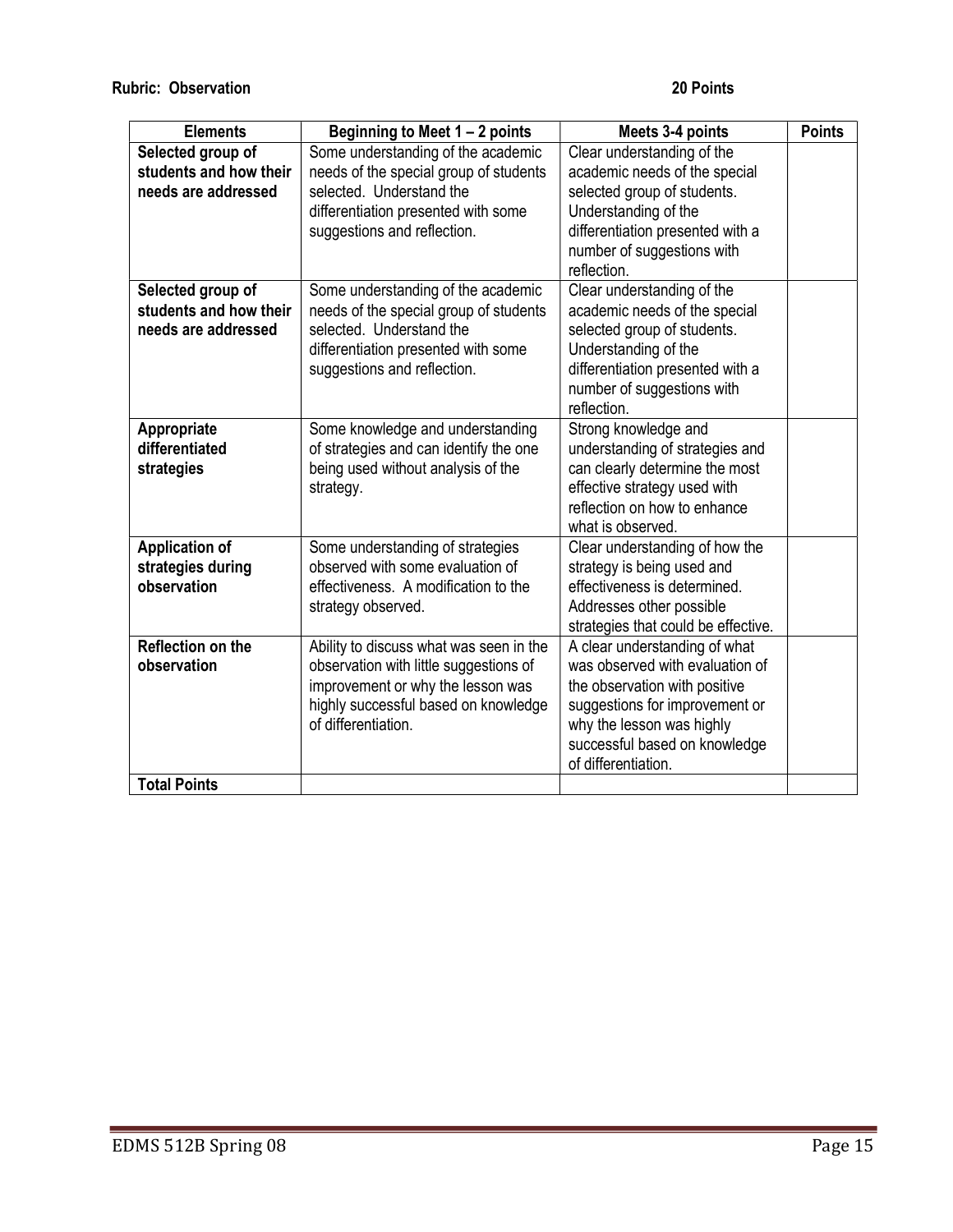## Chapter Presentation (matrix) **Points: 10**

Learner Objectives: Through lesson preparation and presentation determine the most important parts of the chapters to complete the special education matrix information.

Assessment: Working in a small group of students you will be assigned one of the chapters to present to the class. Your group can break down the material in any form to teach the class the material necessary to complete the matrix.

| <b>Resources</b>  | Title and necessary information:                                                                                                                                                                                |
|-------------------|-----------------------------------------------------------------------------------------------------------------------------------------------------------------------------------------------------------------|
| Textbook/chapters | Turnbull, A., Turnbull, R., & Wehmeyer, M. L. (2007). Exceptional Lives. Special<br>Education in Today's Schools. (3 <sup>rd</sup> ed.) Upper Saddle River, NJ. Pearson Education, Inc.<br>ISBN # 0-13-170869-4 |
|                   | Chapter 5-16                                                                                                                                                                                                    |
| Internet Site(s)  | Tomlinson, Carol Ann. (1999). The Differentiated Classroom: Responding to the needs of all                                                                                                                      |
|                   | learners. Alexandria, VA: Association for Supervision and Curriculum Development. ISBN #0-                                                                                                                      |
|                   | 87120-342-1 (Available free through CSUSM ebooks library.)                                                                                                                                                      |

### Prerequisite skills:

Work in your group design a lesson to present to the class to teach the text material to complete the matrix.

Use the Lesson Design you learned last semester to guide the development of your presentation.

You will be required to demonstrate how your group has modified the material to teach and assess the different learners. Lesson must include:

- Outline of presentation
- Methods for checking for understanding to ensure completion of the matrix
- The presentation will be 15-20 minutes

| <b>Rubric: Presentation</b>                        |                                                                                          | <b>10 Points</b>                                                                                                                                                                 |               |
|----------------------------------------------------|------------------------------------------------------------------------------------------|----------------------------------------------------------------------------------------------------------------------------------------------------------------------------------|---------------|
| <b>Elements</b>                                    | <b>Beginning to Meet 1 point</b>                                                         | <b>Meets 2 points</b>                                                                                                                                                            | <b>Points</b> |
| Preparation                                        | Matrix is partially completed from your<br>chapter presentation.                         | Completed the matrix with information<br>from your chapter presentation and is<br>useful to the classroom teacher when<br>assisting students to access the content<br>standards. |               |
| <b>Presentation</b>                                | Information is read to the class.                                                        | The presentation is understood by the<br>presenters and information is not read to<br>the class.                                                                                 |               |
| <b>Engaging the class</b>                          | There is minimal engagement with the<br>class. Students are receivers of<br>information. | There is engagement with the class<br>when appropriate to provide<br>understanding. Students are active<br>learners.                                                             |               |
| <b>Checking for</b><br>understanding               | There is some checking for<br>understanding by the presenters.                           | Students are given opportunities to<br>demonstrate their understanding of the<br>material throughout the presentation.                                                           |               |
| <b>Technology integration</b><br>within the lesson | Some understanding of the effective<br>integration of technology into a lesson<br>plan   | A clear understanding of the effective<br>integration of technology into a lesson<br>plan                                                                                        |               |
| <b>Total Points</b>                                |                                                                                          |                                                                                                                                                                                  |               |